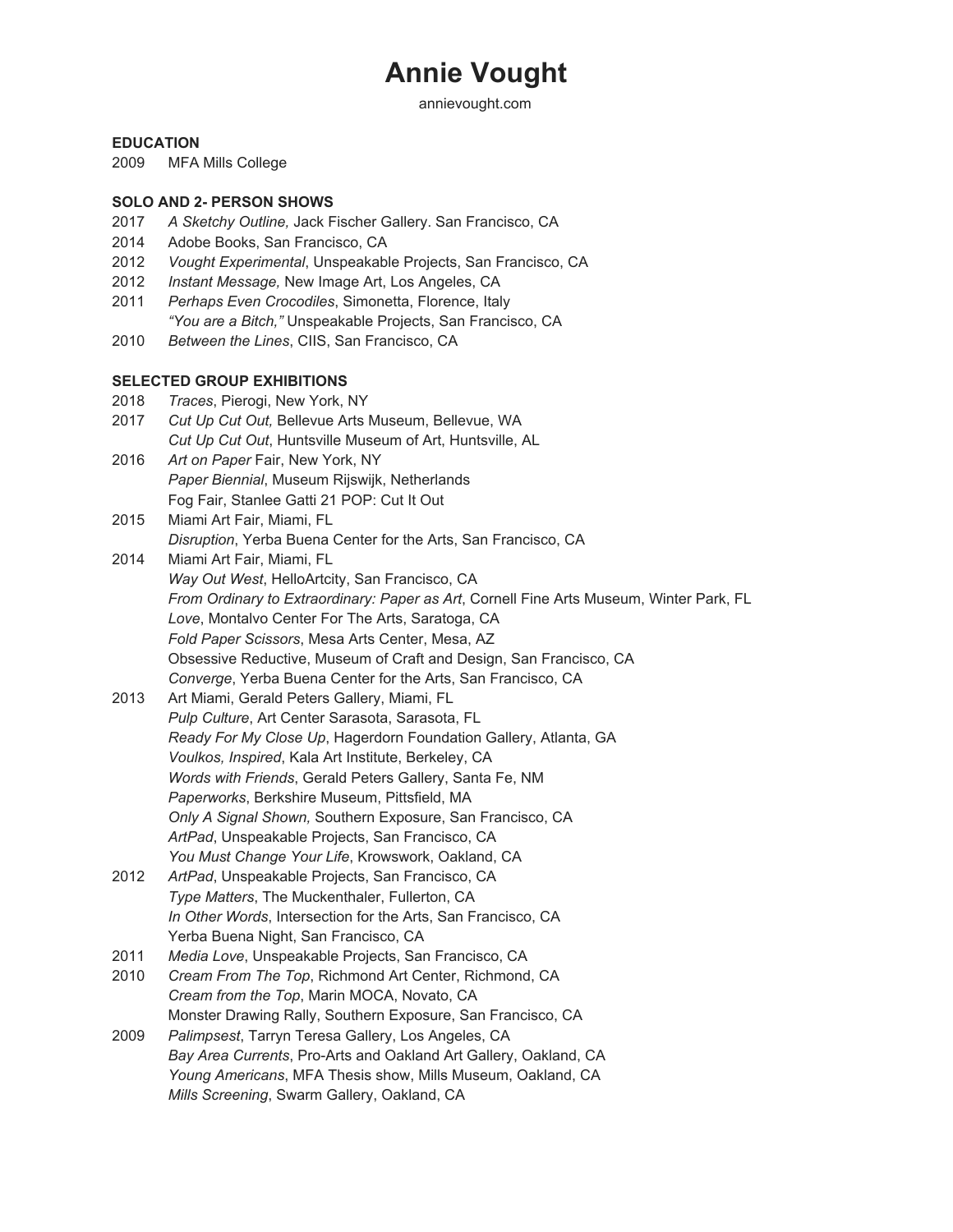*Papershapers*, Scion Space Installation, Los Angeles, CA *Giant Robot presents 2009 Murphy and Candogen Award show*, San Francisco Arts Commission Gallery, San Francisco, CA

- 2008 *Bake Sale*, Blank Space Gallery, Oakland, CA
- 2007 *Exacto!* Works San Jose, San Jose, CA
- 2005 *Collectives*, RPS, Oakland, CA *Lawrence Livermore Conversion*, 21 Grand, Oakland, CA *A Love Supreme*, Budget Gallery, San Francisco, CA *The Sound Show*, Hayes Valley Market, San Francisco, CA *A Spoon Full of Sugar,* The Luggage Store, San Francisco, CA *Start Where You Are*, Budget Gallery, San Francisco, CA
- 2004 Mission 17, San Francisco, CA *Kitchen Sink Party,* The Lab, San Francisco, CA 2003 *The Budget Gallery Showcase*. The Budget Gallery, San Francisco, CA *OSO1*, Unified Design Labs, San Francisco, CA Ego Park Gallery, San Francisco, CA
	- *The Winners Circle,* Budget Gallery. San Francisco, CA
- 2002 *The Boat House Show*, Boathouse Gallery, San Francisco, CA
- 2001 Unified Design Labs, San Francisco, CA

#### **PUBLIC ART**

- 2018 hand-painted tile murals, 5001 Telegraph, Oakland, CA
- 2016 steel wall installation, 600 California Street, San Francisco, CA

# **AWARDS**

- 2014 American Crafts Council: Emerging Artist, Next Generation Finalist
- 2015 Irvine Fellowship, Montalvo Residency
- 2012 SECA Award nominee
- 2008 Herringer Family Foundation Award
- 2008 Murphy and Candogen Award

# **REVIEWS AND PUBLICATIONS**

Comme Des GARSONS. Dover Street [Market.](https://maps.google.com/?q=Street+Market.+2016+San+Francisco&entry=gmail&source=g) 2016

San [Francisco](https://maps.google.com/?q=Street+Market.+2016+San+Francisco&entry=gmail&source=g) Chronicle: Fog Fair's overwhelming passion for art and making things. January 17, 2016 San Francisco Chronicle: Annie Vought Cuts It Out. Paper artist at work. January 17, 2016 Video. SFGate. Eye and Emotion engaged at SFMOMA Fog Fair. Jan. 14 2016. American Craft Council. Emerging Artist Awards 2015. The Jealous Curator. 8/25/2015 Asterisk. V2 15. San Francisco. Ca 2012 "Push Paper Book. 30 artist explore the boundaries of paper." Lark books 2011 Los Angeles Times, July 22, 2011 "Annie Vought at New Image Art" San Francisco Chronicle."Two for Two" April 17, 2011. by Kenneth Baker. BQ Magazine. edition 157 page 198-199 Bliss. Magazine. May 2010, Page 44. MARY Magazine. Winter 2010. Cover Fine Arts LA "Ill show you mine.." October 22, 2009. Los Angeles Times, "Making Words Sensuous" October 9, 2009 by Leah Ollman DIF, Portugal. 2009 Parasol magazine issue #4 pg. 10 KQED Gallery Crawl: "Stoked Americans" 2009 Loop, November 2007 no.137 2007

# **Online Reviews and Publications**

SFAQ